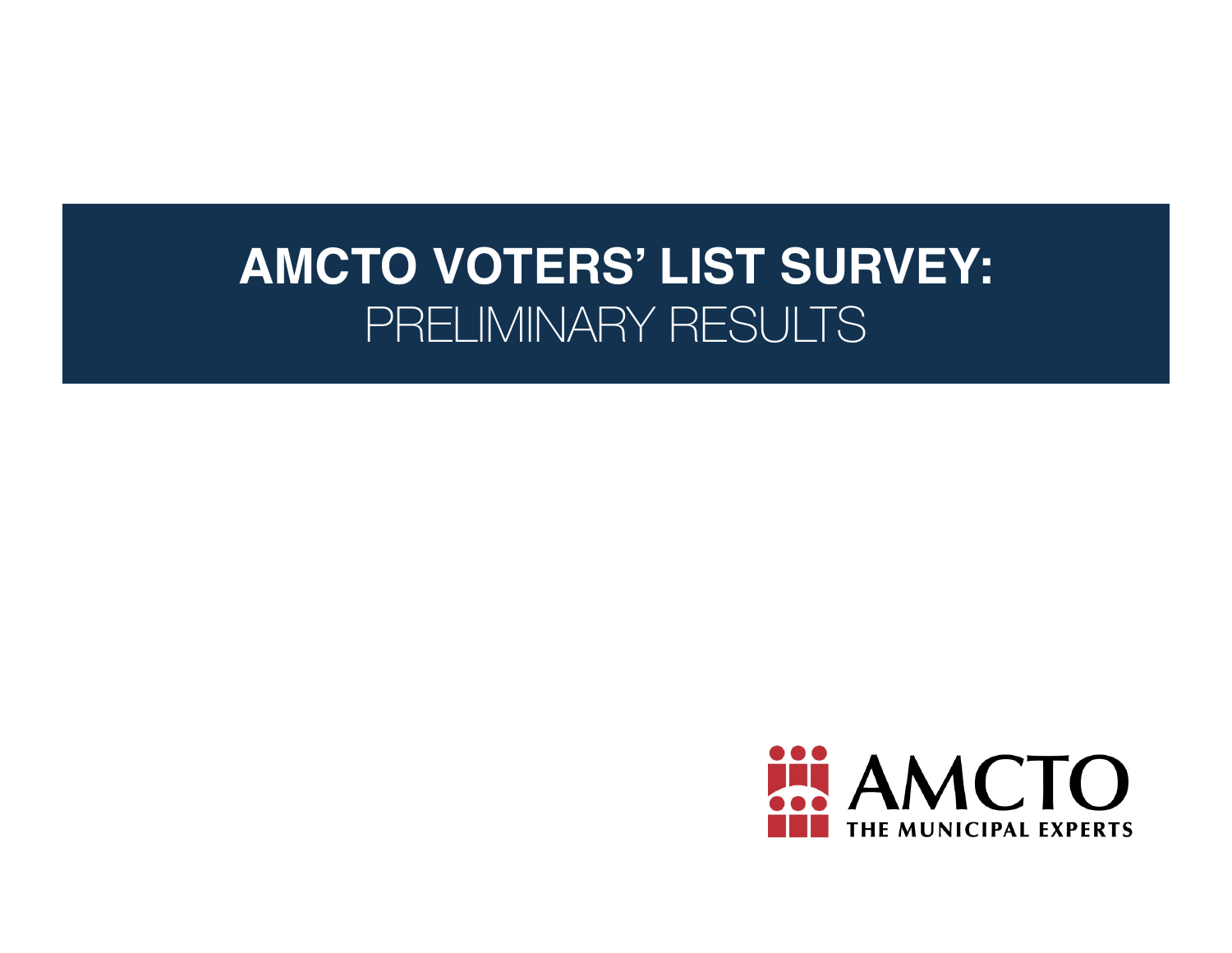## **THE VOTERS' LIST**

In your opinion, does Ontario need a new approach to creating the voters' list? (n=279)



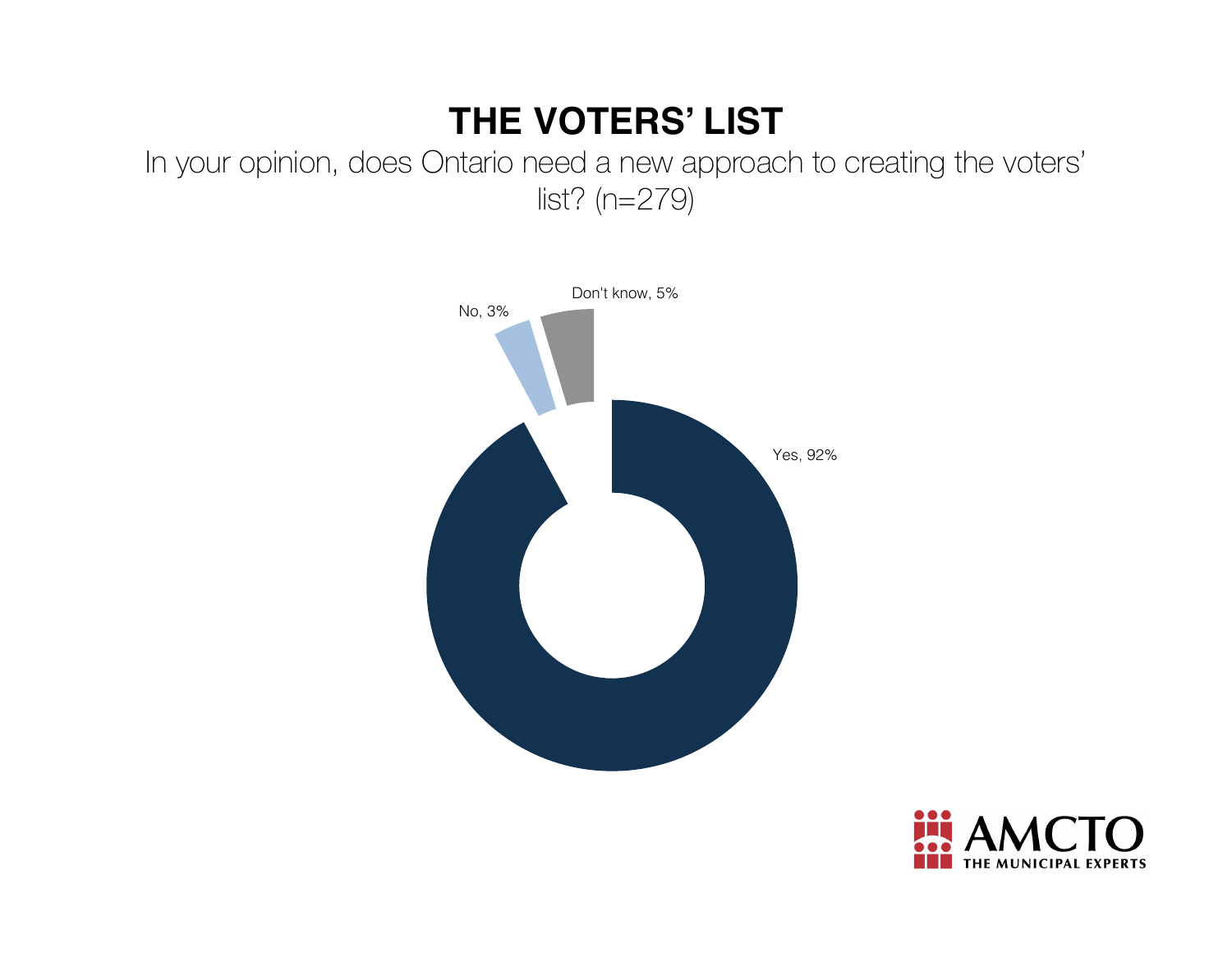## **THE VOTERS LIST**

Please rate your agreement with the following statements:

The current approach to the voters' list diminishes the credibility of elections in my municipality (n=279)



It is overly costly and complicated to run a well-administered election without an accurate voters' list (n=279)



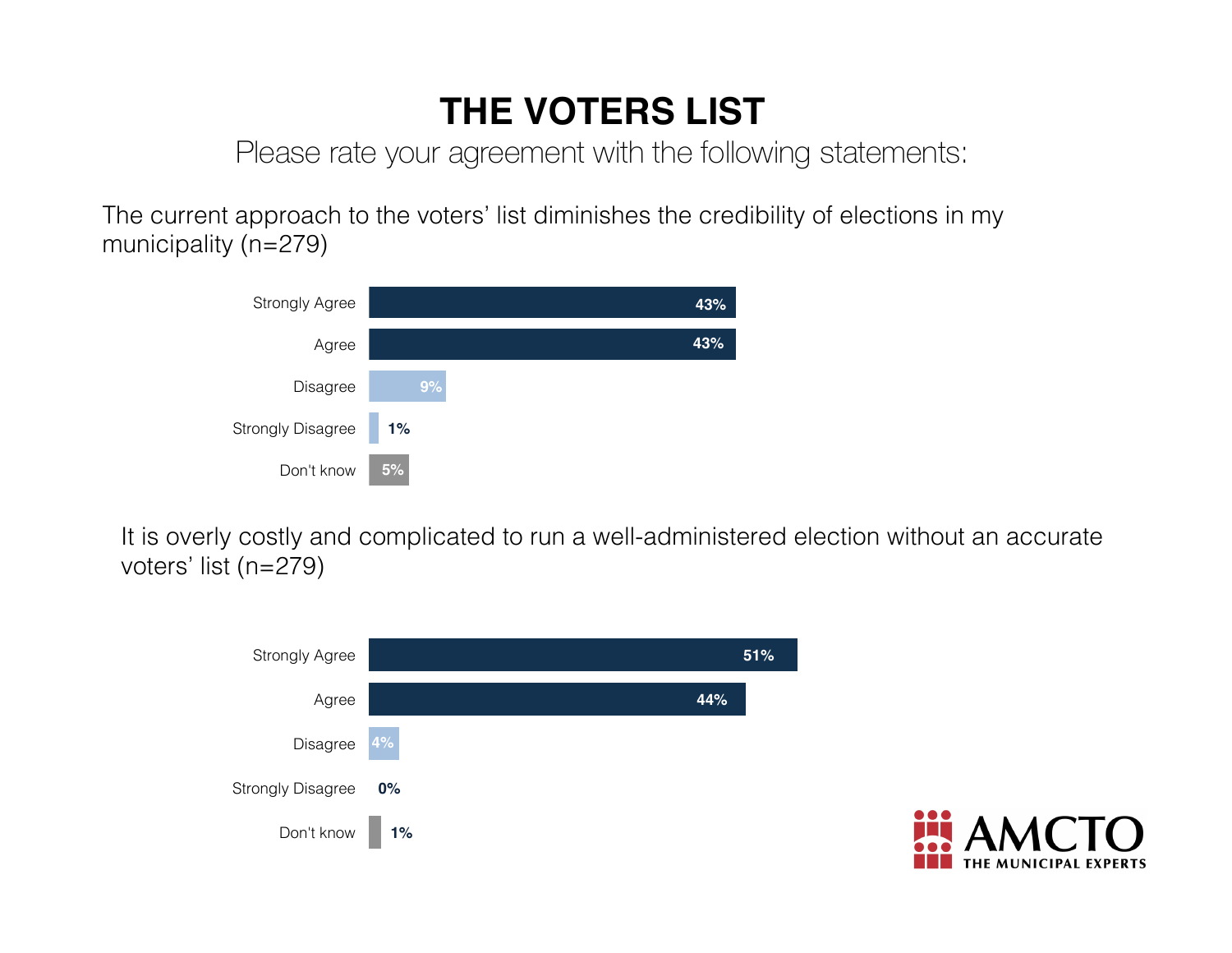## **THE VOTERS LIST**

Please rate your agreement with the following statements:

The poor quality of the voters' list reflects negatively on the reputation of my municipality and the professionals in it (n=279)



The poor quality of the voters' list makes me less likely to recommend the use of alternative voting methods (Internet, phone) (n=279)



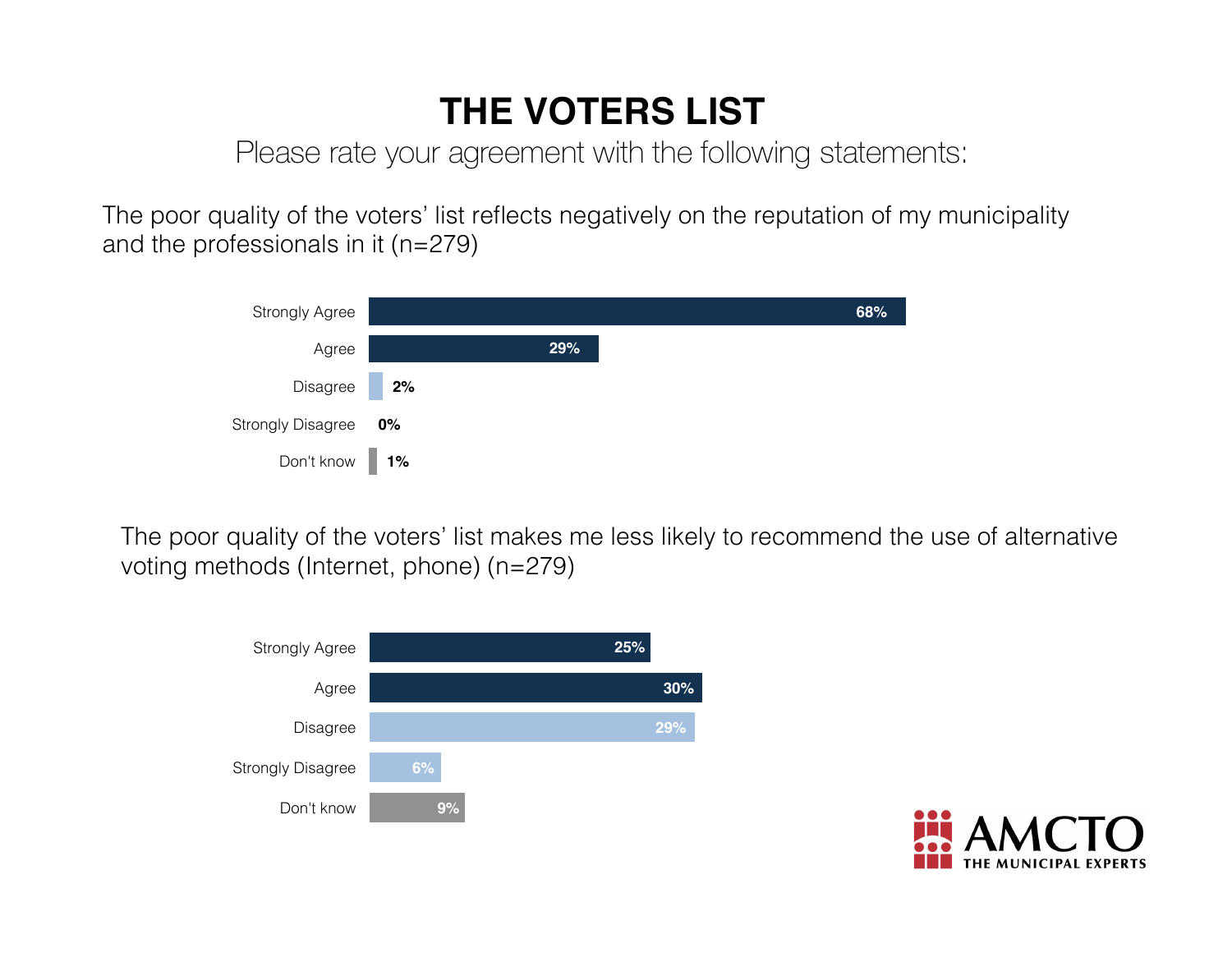## **THE VOTERS LIST**

Please rate your agreement with the following statements:

I am concerned that the poor quality of the voters' list is affecting voter participation in my municipality (n=279)



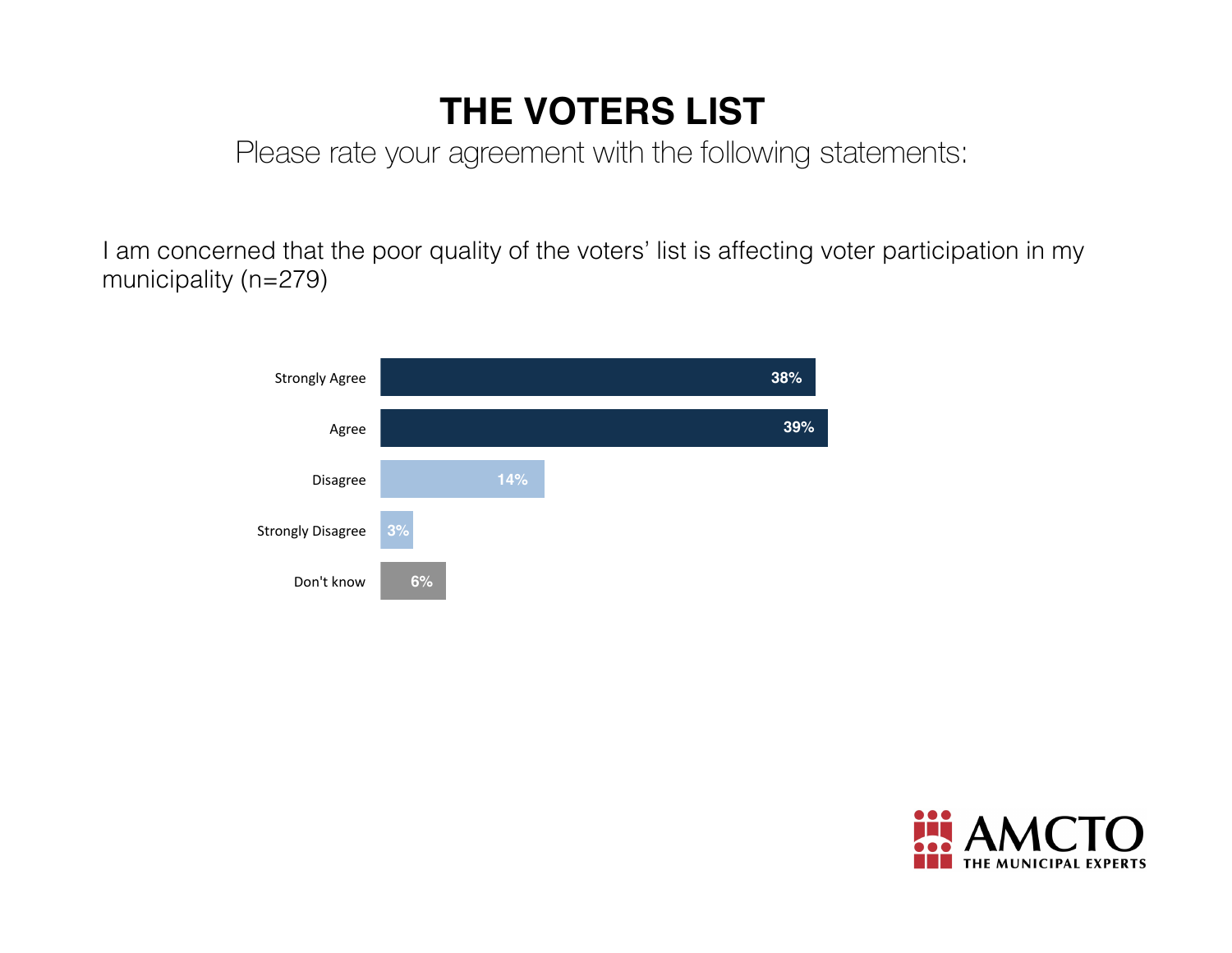### **MPAC**

How confident are you that MPAC can fix the current problems with the voters' list? (n=279)



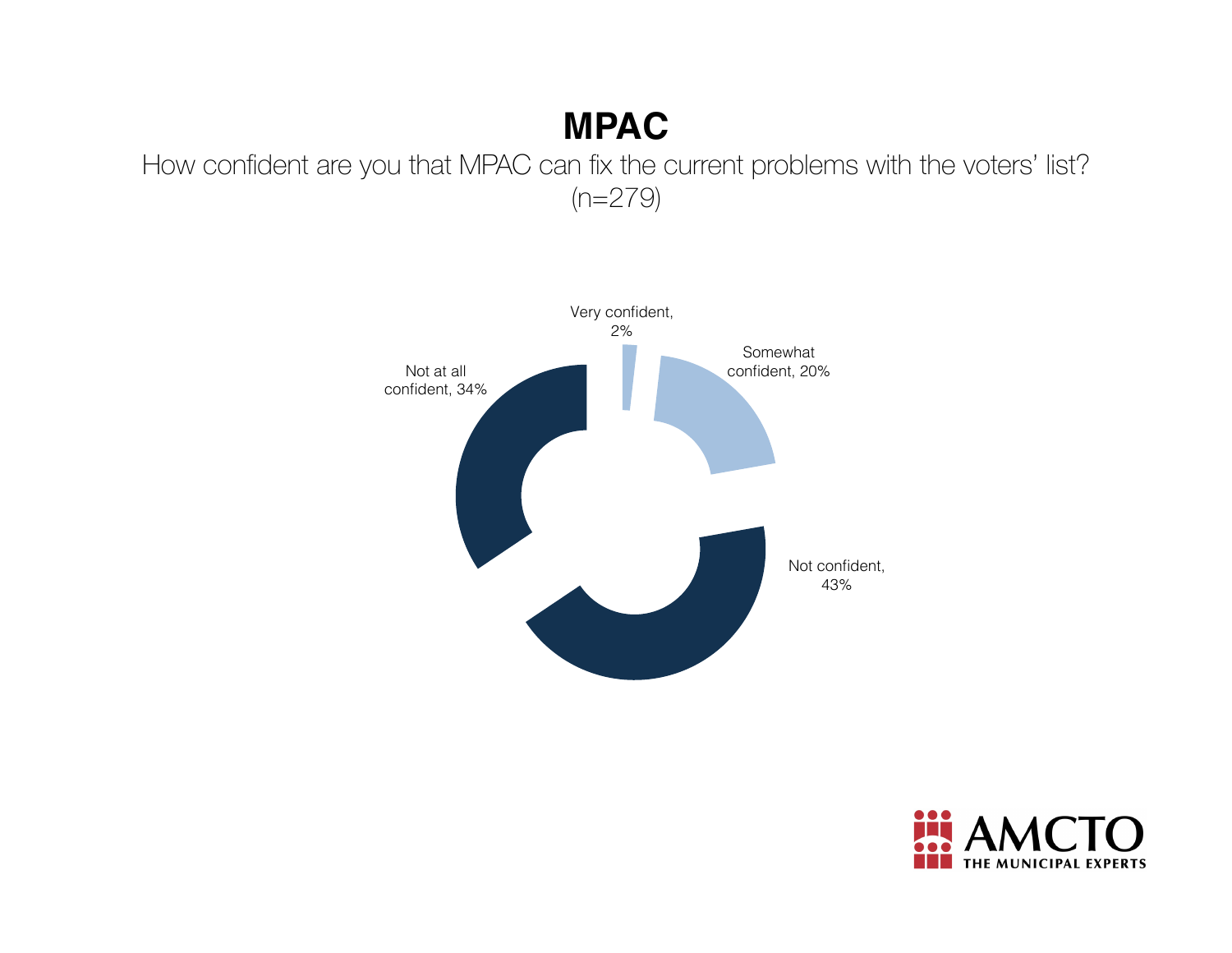#### **ALTERNATIVES**

In your opinion, what would be the best alternative approach for the voters' list in Ontario? (n=279)



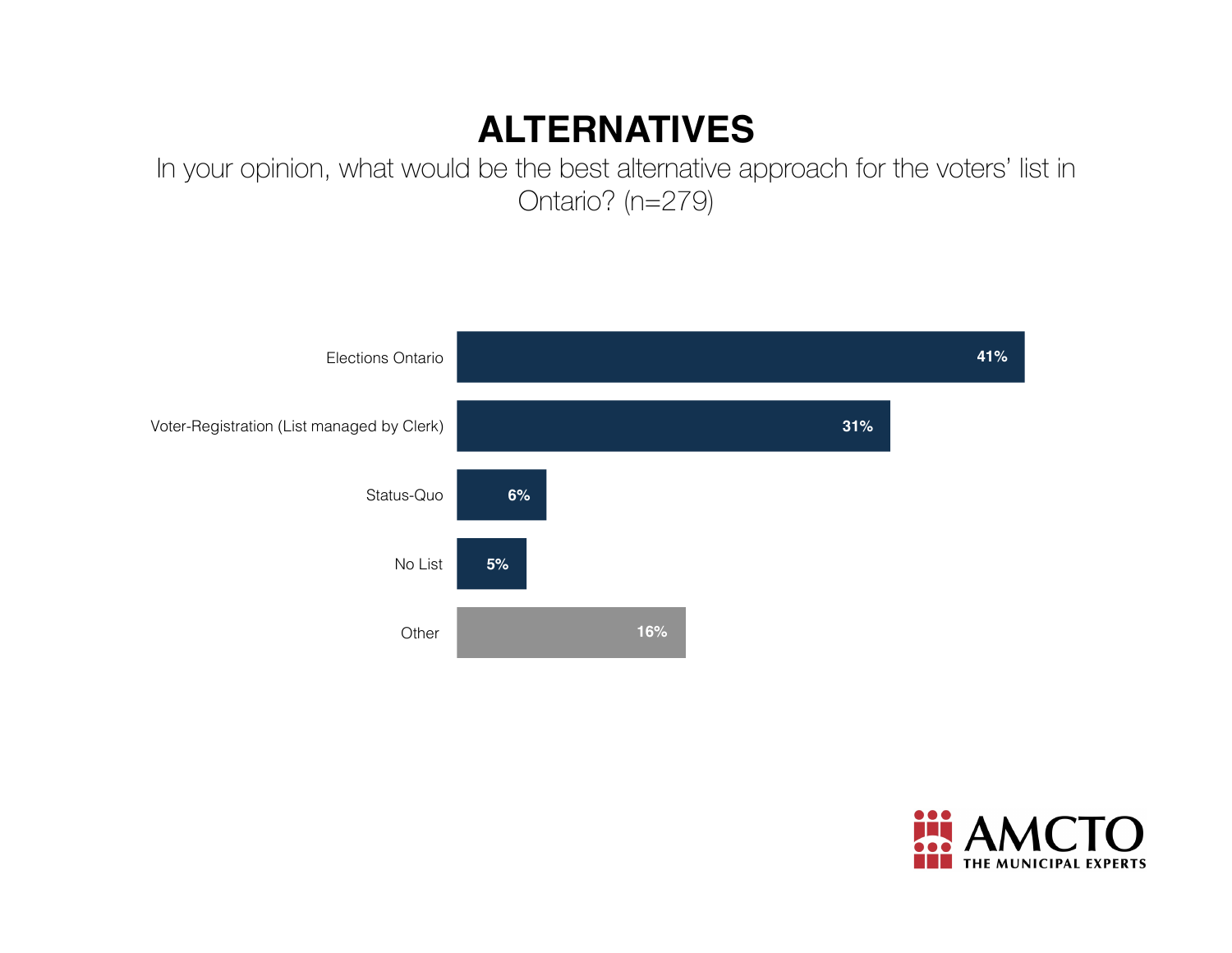### **ALTERNATIVES (By respondent type)**

In your opinion, what would be the best alternative approach for the voters' list in Ontario? (n=279)